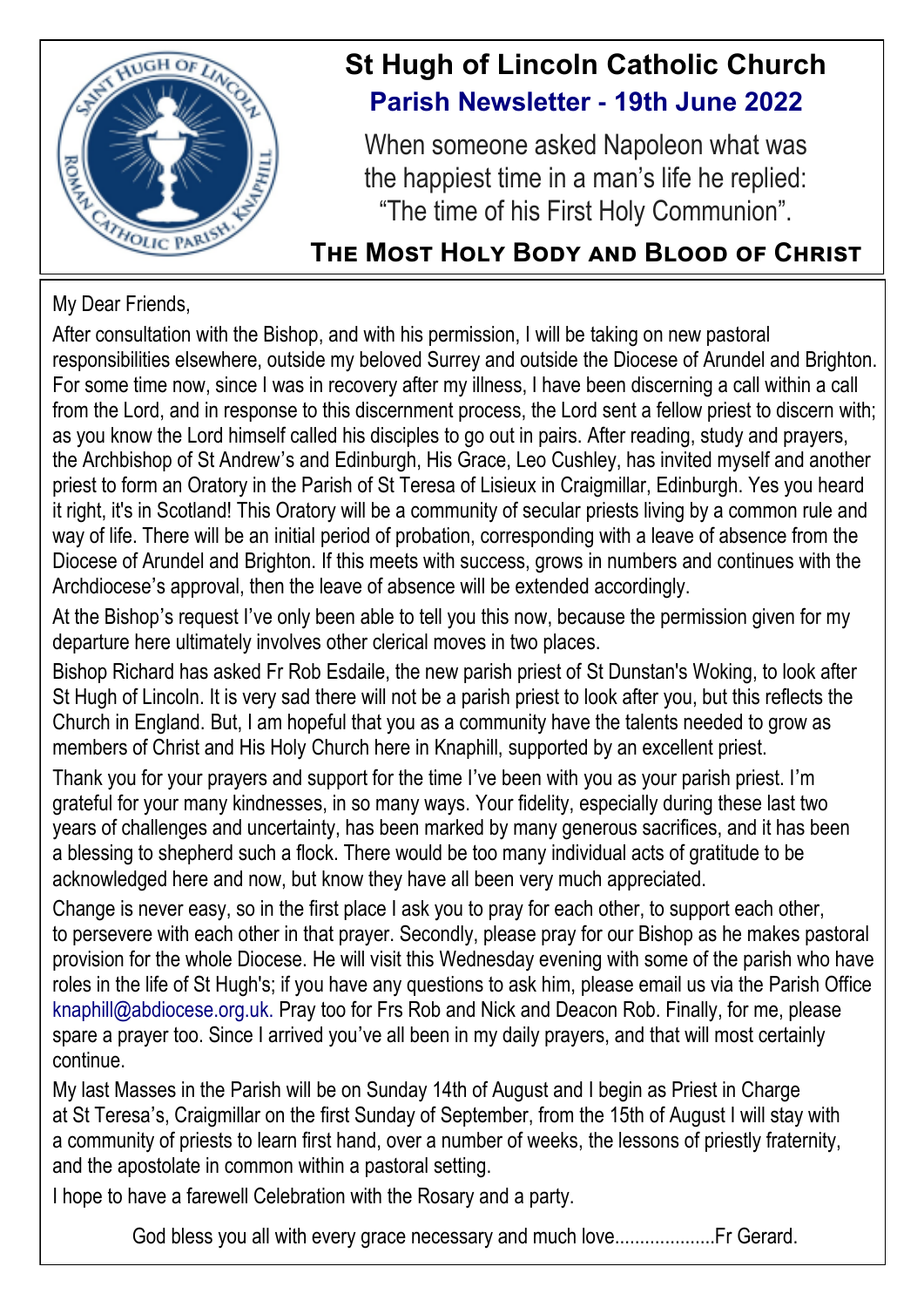### **PARISH CONTACT DETAILS**

95 Victoria Road, Knaphill, Woking GU21 2AA Tel: 01483 472404<br>sh Priest: **Rev. Fr Gerard Hatton** qerard.hatton80@gmail.com

Parish Priest: **Rev. Fr Gerard Hatton** 

Parish Deacon: **Rev. Dcn Robert Wellbelove**

Parish Office: [knaphill@abdiocese.org.uk](mailto:knaphill@abdiocese.org.uk) Newsletter: [sthughnewsletter@gmail.com](mailto:sthughnewsletter@gmail.com)<br>www.sthughoflincoln.com Twitter@StHughKnaphill Hall Bookings: Helen Naughton-01483 Twitter@StHughKnaphill Hall Bookings: Helen Naughton-01483 475922

*The Arundel & Brighton Diocesan Trust is a Registered Charity No 252878*

# **Easy Fundraising**

Turn your everyday shopping into FREE donations for St Hugh's Church when you shop online via #easyfundraising. Whether it's your weekly food shop, household supplies or clothing purchases, you can make a difference at no extra cost to you. Over 6,000 retailers are ready to make a donation! It's quick and easy to sign up! Start raising today: [https://www.easyfundraising.org.uk/support-a-good-cause/step-](https://www.easyfundraising.org.uk/support-a-good-cause/step-1/?invite=25EYUB&char=252616&referral-campaign=s2s&utm_source=swupsharebox)[1/?invite=25EYUB&char=252616&referral-campaign=s2s&utm\\_source=swupsharebox.](https://www.easyfundraising.org.uk/support-a-good-cause/step-1/?invite=25EYUB&char=252616&referral-campaign=s2s&utm_source=swupsharebox) To date we have raised £416.33 from the 15 parishioners who have signed up! Come and join us.

# **The Living and the Dead**

'*Brookwood Cemetery and the Roots of Multi Culture in the UK*'. A film showing on **22nd & 26th June** at the Nova Cinema, Woking. Tickets £5. Also an exhibition entitled '*Minority Burial Grounds at Brookwood Cemetery'* from 11 June-10 July at The Lightbox, Chobham Road, Woking. Free entry, but a suggested £3 donation.

#### **Refugee Crisis Coffee Morning with Bishop Richard**

**On Saturday 25 June at 11.30am.** Bishop Richard will be hosting an informal coffee morning to discuss our response to the refugee crisis, at St Gabriel's Hall, Billingshurst, RH14 9QH. Everyone is very welcome, to reserve your free place

please sign up here: <https://abdiocese.churchsuite.com/events/an04uoxn>

**The Diocese would like to find out what our Catholic community is doing to support refugees here and abroad**. The following short questionnaire will enable Bishop Richard and our Central Office teams to build a picture of the wonderful work being undertaken across our community, as well as highlighting possible areas of need: <https://forms.office.com/r/mEwnrp9bgw>

#### **World Meeting of Families**

happens every 3 years celebrating the wonder that lies within family life. Traditionally the event has been held in different locations across the world, but with an eye to conserving the planet's resources, this year we have been invited to celebrate this in our own local parishes **22nd-26th June 2022**. To see what is on offer please visit: [www.romefamily2022.com/en.](http://www.romefamily2022.com/en) The Diocese has distributed prayer cards with a special prayer for families to pray together at home but there are lots of ways to get involved, to share your ideas for celebrating or find out more please E: [Katherine.bergin@abdiocese.org.uk](mailto:Katherine.bergin@abdiocese.org.uk)

**Helping Ukranian Refugees:** The Diocese continues to promote **CAFOD's Ukraine Appeal** to parishes and people wishing to give financially. You can give to CAFOD's Appeal [here.](https://cafod.org.uk/Give) You can access **Reset's website** at: [https://www.homesforukraine.org.uk](https://www.homesforukraine.org.uk/) with the site also available in Ukrainian. You can find out more about the Government's **Homes for Ukraine** initiative [here.](https://homesforukraine.campaign.gov.uk/)  To find out about the **Family Scheme Visa** click on [this link.](https://www.gov.uk/guidance/apply-for-a-ukraine-family-scheme-visa)

#### **Prayers**

We offer our prayers for the people of Ukraine, for their safety and also for the people in Russia and an end to this devastating conflict. Keep also in your prayers the housebound, those who are in the Hospice and for those who are suffering and we commend them all to our Blessed Mother.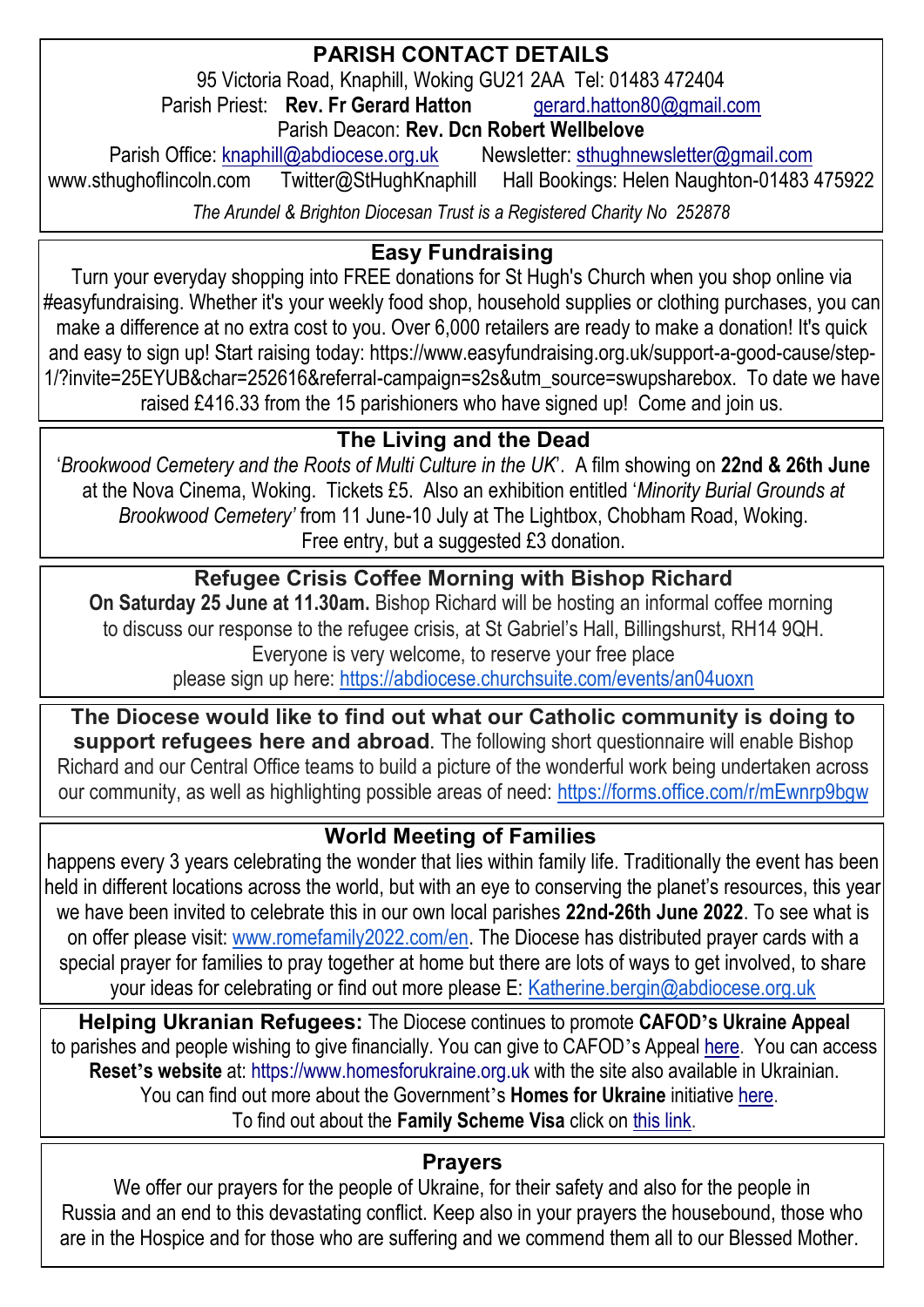#### **Summer Fayre**

# **Saturday 25th June at St Hugh's School, Five Oaks Close - 12 noon - 3.00pm**

Next Saturday is our joint venture between the Parish and School and is one of the main fundraising events in our calendar. However, we cannot do it without your assistance.

We would welcome your help in the following areas:

- See separate sheet for Silent Auction bids.
- Manning a stall on a rota basis.
- Gazebo or umbrella & base loan.
- Setting up and clearing away the former is particularly key to getting everything in place for the start of the Fayre. If you are available from 9.00am for an hour or so and able to lift heavy items, please come forward; we could really do with you!
- Bottles (soft drinks, beers, wines, spirits) for the Bottle Tombola desperately needed we are particularly short this year! Box in the porch to receive donations. Please NO clothing, bric-abrac, books, foodstuffs or electrical items.
- Grand Draw tickets on sale after all Masses **THIS** weekend at £1 a book.
- Cakes will be needed on the day! Please deliver direct to the school.
- Please note only blue badge holders and stallholder parking available at the school.
- If you can help, please contact Parish Office, Anne am.rushton@btopenworld.com or sign up on the list in the porch.
- More importantly, please come along on the day for lunch and a drink and all the fun of the Fayre! Meet up with your fellow parishioners - all very welcome.

# **Returning to Mass at Pentecost**

The Bishops of England and Wales have issued a statement about the restoration of the Sunday Obligation at Pentecost. "We thank God that this situation has now changed. The pressing challenges of the pandemic have lessened significantly. Most people have resumed the wide range of normal activities, no longer restricted by the previous Covid measures. We therefore believe that the reasons which have prevented Catholics from attending Mass on Sundays and Holy Days of Obligation no longer apply. We understand there will still be some members of our congregations who, for reasons of health, do not feel safe enough to return to Mass. It has always been the understanding of the Church that when the freedom of any Catholic to attend Mass in person is impeded for a serious reason, because of situations such as ill health, care for the sick or legitimate fear, this is not a breach of the Sunday Obligation."

**Annual Pilgrimage of Reparation & Consecration at Our Lady of Consolation**, West Grinstead, **Saturday 16th July**, 12.15pm - 4.15pm. The day includes Mass celebrated by Canon Tim Madeley, and a personal Consecration to Our Lady. No need to book, to find out more contact Linda C-Dominguez T: 01273 463463 or Jayne Lock E: [jayne.lock1@gmail.com](mailto:jayne.lock1@gmail.com)

### **Counters and Bankers**

The Parish urgently needs volunteers to help with counting the cash received by the Parish during the previous week, training will be given but you must be happy with counting money. The Parish also needs volunteers to prepare the counted cash for banking which takes place at the Post Office in Knaphill, again training will be provided. If you feel you can assist with this important ministry for the Parish, please provide your details to the Parish Office.

# **Dates for your Diary**

Retiring Collection **Next Sunday** is for Peter's Pence.

**Saturday 16th July** - Knaphill Village Show at Mizens Miniature Railway, Barrs Lane from 1.00pm to 5.00pm. St Hugh's will be having a stall and help will be required. Details to follow. **Friday 21st October**, Pilgrimage of the relics of St Bernadette at St Dunstan's Church, Woking.